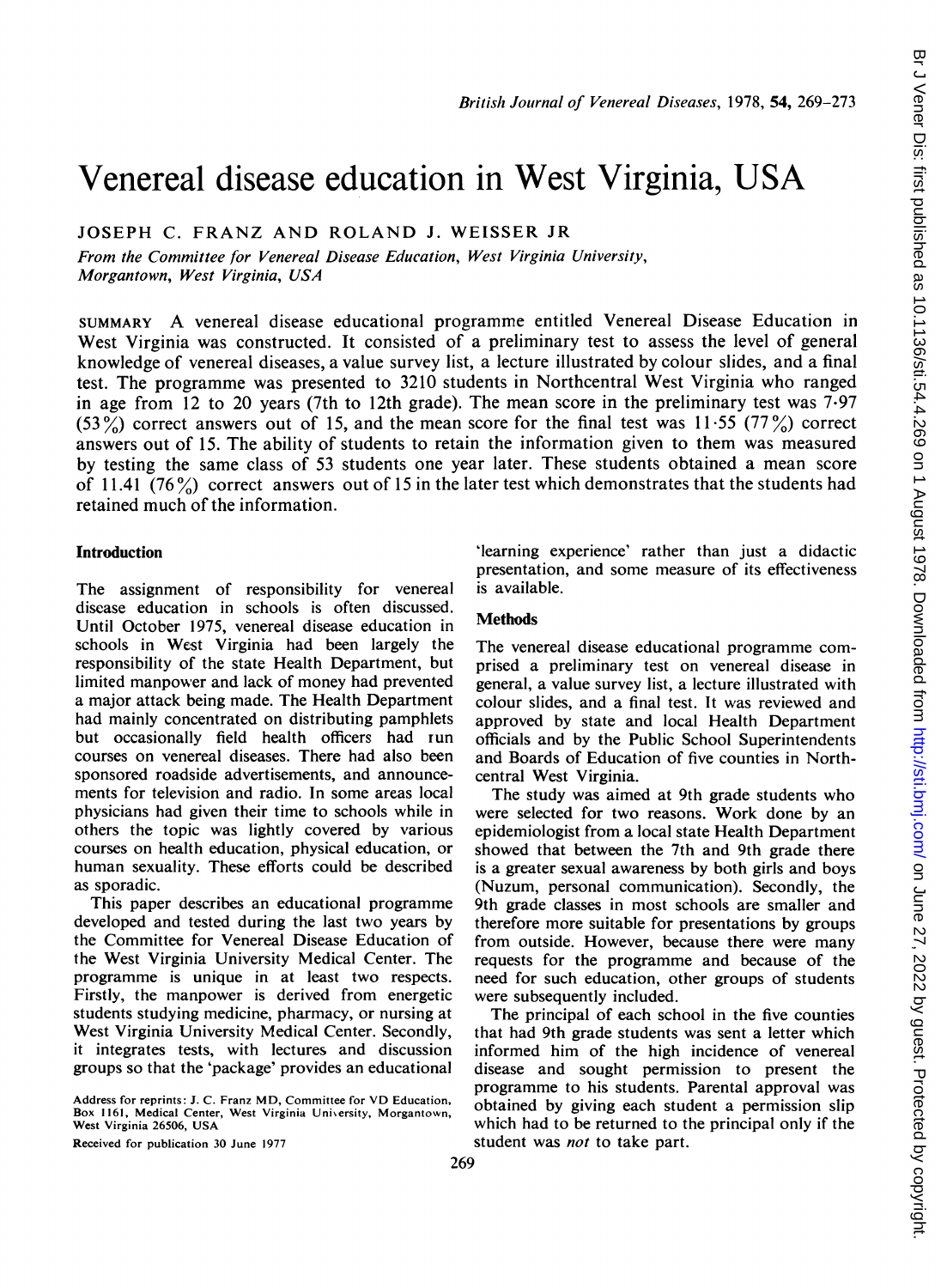Approximately 14 days before a presentation, students were asked 15 preliminary questions to test their general knowledge of venereal disease. On the day of the presentation they were first given a list of five 'values' (that is, 'a comfortable life,' 'having children,' 'having a sound mind' etc.) each of which related to health. The students were then asked to rate these values in order of priority (I being the most important, 5 being the least important). The students were asked if they could identify ways in which venereal diseases might affect any of these values.

The illustrated lecture dealt primarily with syphilis and gonorrhoea. The programme began by defining venereal disease and giving some general information. It then changed the emphasis to cover more specifically the incidence, causes, symptoms, and treatment. This first part of the programme lasted approximaely 30 minutes. Then the class was divided into smaller groups of 6-10 students, with a moderator from the Committee for Venereal Disease Education allocated to each group who would answer questions or talk individually to group members. He also conducted 'role playing' with the students by giving them hypothetical situations—such as pretending the students had just arrived at the clinic—to see how they would respond. He then provided a model for handling

this situation. The moderator might also ask the students about various topics on venereal diseases.

After this 15-minute discussion, there was a formal summing up in which the entire class took part. This five-minute segment reviewed the cardinal signs and symptoms of syphilis and gonorrhoea and attempted to dispel myths about venereal disease. Finally, the programme gave the addresses of local facilities for diagnosing and treating venereal diseases and emphasised the confidential nature of such services. The importance of contact tracing was also explained. The class was then taken on a pictorial tour of a local clinic. Pamphlets summarising the programme and giving addresses of local treatment centres were then distributed. Two weeks after the presentation, <sup>a</sup> second test (identical with the preliminary one) was administered to the group by the class instructors; this was returned to the Committee for evaluation.

### Results

During the last two years, 85 separate presentations have been given to 3210 students who ranged from 12 to 20 years of age (7th to 12th grade). The students' knowledge of venereal disease was evaluated by using a selection of 15 multiple-choice questions for the preliminary and final tests. The



Fig. 1 Mean preliminary test and final test results.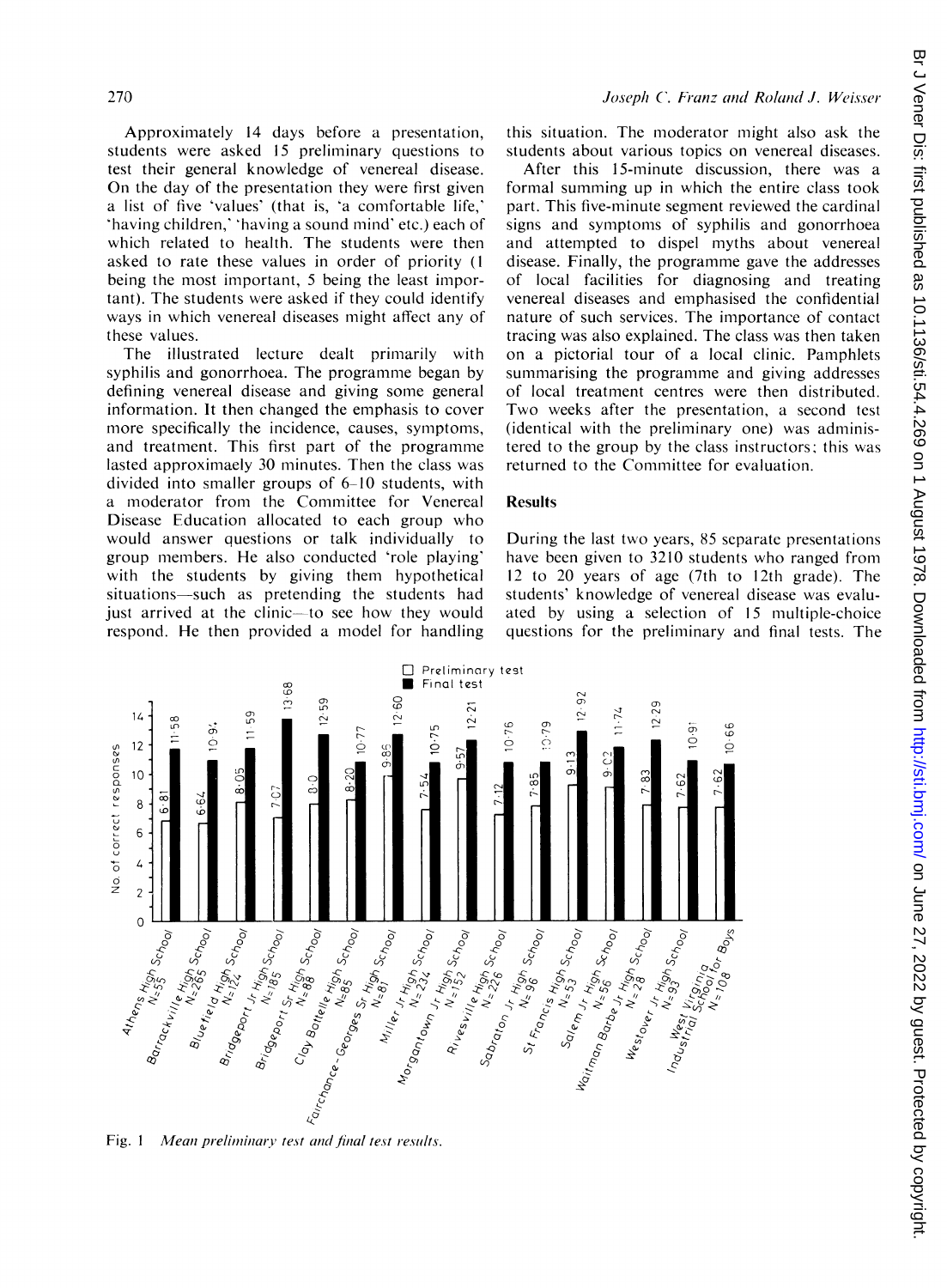mean preliminary test score was  $7.97$  (53 $\%$ ) correct answers out of 15, and the mean final test score was 11.55 (77 $\frac{9}{20}$ ) correct answers out of 15. Figure 1 shows some of the schools visited. The highest mean preliminary test score (9-86 correct answers out of 15) was obtained by 10th, <sup>I</sup> 1th, and 12th graders at Fairchance-Georges Senior High School where the students had been given an introductory course earlier in the year. The highest mean final test score was obtained by 9th graders at Bridgeport Junior High School where the instructor had included our programme as part of a teaching course on venereal disease. These rough scores suggest that all the students had better test scores after the presentations but they do not reflect what the students had learned.

To obtain a better evaluation of what the students had learned, the 15 questions in the preliminary and final tests were divided into four general categories and a question-by-question analysis was performed by comparing the percentage of students answering each question correctly in the preliminary

Venelrtetal disease education in West Virginia, USA2 test and the final test. The four categories consisted of:

- 1. Venereal disease in general
- 2. How venereal disease is contracted
- 3. Syphilis
- 4. Gonorrhoea.

There were three questions on venereal disease in general (Fig. 2). The most remarkable result was that to question number 14 which measured the student's knowledge of whether or not his parents had to be notified if he was treated for a venereal disease. In the preliminary test, only  $47\frac{\degree}{\degree}$  of the students knew that by law no parent could be notified without their consent. After the presentation,  $89\%$  of the students knew this to be true.

Four questions dealt with the ways in which venereal disease is contracted (Fig. 3). These tested the students to see if they knew that: (1) it is transmitted by 'skin to skin' contact;  $(2)$  it can be transmitted by either an infected man or woman; (3) syphilis and gonorrhoea can be present simul-



Fig. 2 Questions dealing with venereal disease in general.



Fig. 3 Ouestions dealing with how venereal disease is contracted.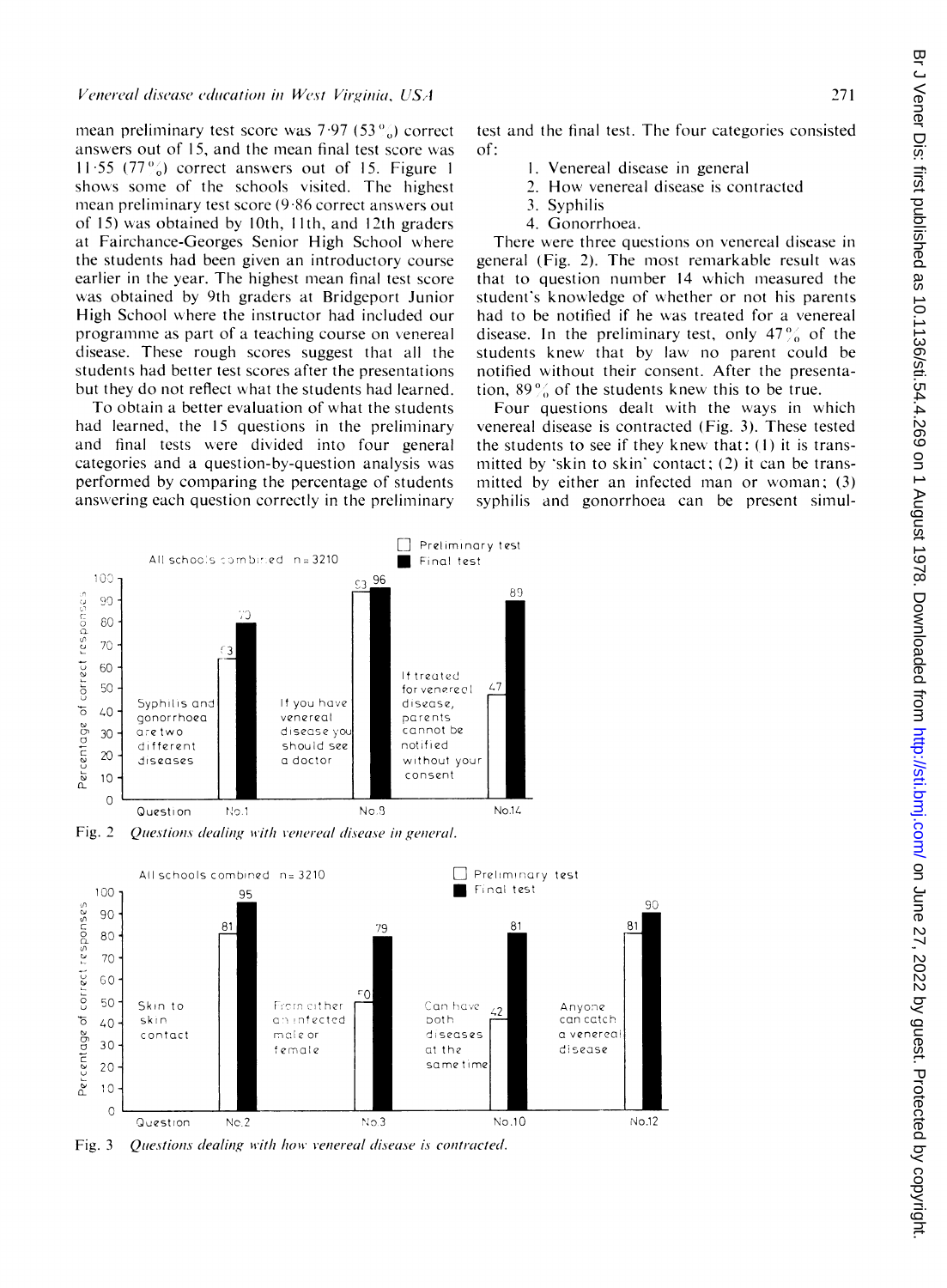taneously; (4) no one is immune to venereal disease. In the preliminary test, only  $42\%$  of the students knew that gonorrhoea and syphilis could occur simultaneously but by the final test  $81\%$  knew this was correct.

Originally five questions dealt with syphilis. However one of these was found to confuse the students and so it was not used in the results for 1975-76 (Fig. 4a). It dealt with the location of the first sign of syphilis. In 1976-77 the question was changed so the answers to question number 9 were from a smaller number of students (Fig. 4b). The other questions tested the students to see if they knew: (1) the first sign of primary syphilis; (2) that treatment is still required even though symptoms of syphilis have resolved; (3) that an unborn child can be affected by syphilis; and (4) untreated syphilis can lead to insanity. In the preliminary test, only  $66\%$  of the students knew that treatment for syphilis was required after the

first stage had resolved;  $90\%$  of the students knew this after the presentation.

The last group of three questions dealt with gonorrhoea (Fig. 5). These tested to see if the students: (1) could identify the disease by its symptoms; (2) understood that untreated gonorrhoea could lead to sterility; or (3) knew that gonorrhoea was the most widespread communicable disease. The most striking result was the fact that in the preliminary test only  $22\%$  of the students knew gonorrhoea was the most widespread communicable disease. After the presentation,  $66\%$  of the students understood its severity.

To evaluate what knowledge had been retained, 53 students who had attended the programme as 9th graders were tested again a year later without being told beforehand. Originally, their mean score in the preliminary test had been  $9.34$  (62%) correct answers out of 15 and their mean final test score 12.63  $(84\%)$  correct out of 15. One year later,







Fig. 4b Questions dealing with syphilis.

the students' mean score in the final test was <sup>11</sup> 41  $(76\%)$  correct out of 15 (Fig. 6). Again a large percentage of the students answered the questions dealing with the signs and symptoms of syphilis and gonorrhoea correctly. The students found the questions about the results of untreated venereal disease difficult-a point that is often not stressed. Overall,  $75\%$  or more of the students answered 10 of the 15 questions correctly and 13 of the 15 questions were answered correctly by 61 $\frac{9}{6}$  or more of the students, one year after the programme.

# **Discussion**

It is generally accepted that education influences disease prevalence to some extent (Simmons, 1971). It is also known that making students take part in